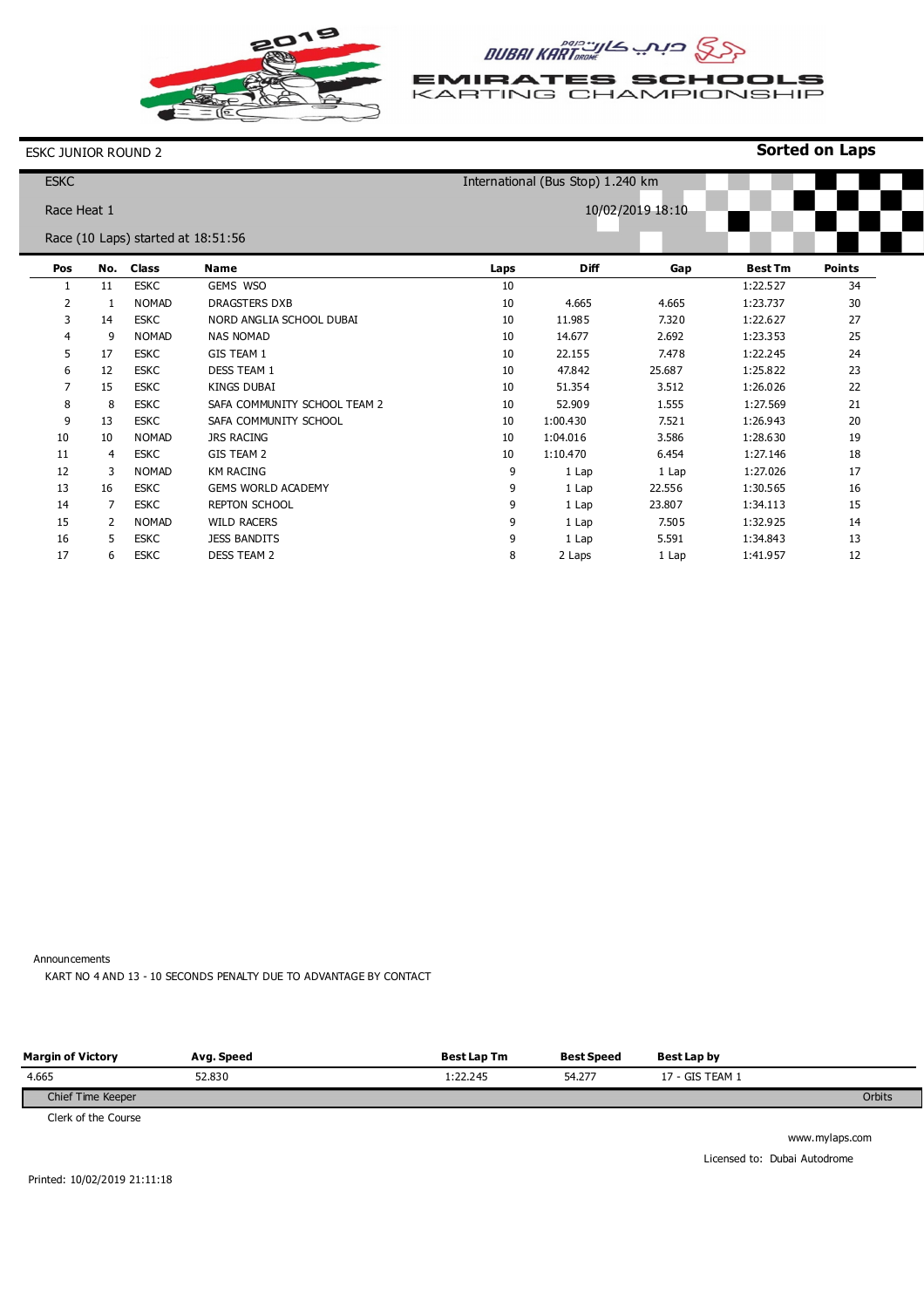

# **GSS CIA KARTING ALL SAM INBUL**

**EMIRATES SCHOOLS**<br>KARTING CHAMPIONSHIP

**Sorted on Laps**

#### ESKC JUNIOR ROUND 2

| <b>ESKC</b>    |                |                                    |                              | International (Bus Stop) 1.240 km |             |                  |                |               |
|----------------|----------------|------------------------------------|------------------------------|-----------------------------------|-------------|------------------|----------------|---------------|
|                | Race Heat 2    |                                    |                              |                                   |             | 10/02/2019 18:30 |                |               |
|                |                | Race (10 Laps) started at 19:19:52 |                              |                                   |             |                  |                |               |
| Pos            | No.            | <b>Class</b>                       | <b>Name</b>                  | Laps                              | <b>Diff</b> | Gap              | <b>Best Tm</b> | <b>Points</b> |
| 1              | 11             | <b>ESKC</b>                        | <b>KINGS DUBAI</b>           | 10                                |             |                  | 1:22.636       | 34            |
| $\overline{2}$ | 12             | <b>ESKC</b>                        | NORD ANGLIA SCHOOL DUBAI     | 10                                | 1.026       | 1.026            | 1:23.455       | 30            |
| 3              | 13             | <b>ESKC</b>                        | DESS TEAM 1                  | 10                                | 3.257       | 2.231            | 1:22.447       | 27            |
| 4              | 9              | <b>ESKC</b>                        | GIS TEAM 1                   | 10                                | 7.203       | 3.946            | 1:22.307       | 25            |
| 5              | 15             | <b>ESKC</b>                        | GEMS WSO                     | 10                                | 16.556      | 9.353            | 1:24.214       | 24            |
| 6              | 8              | <b>NOMAD</b>                       | DRAGSTERS DXB                | 10                                | 22.042      | 5.486            | 1:24.415       | 23            |
| 7              | 17             | <b>NOMAD</b>                       | <b>NAS NOMAD</b>             | 10                                | 24.927      | 2.885            | 1:24.478       | 22            |
| 8              | 14             | <b>ESKC</b>                        | SAFA COMMUNITY SCHOOL        | 10                                | 26.752      | 1.825            | 1:23.473       | 21            |
| 9              | 1              | <b>ESKC</b>                        | SAFA COMMUNITY SCHOOL TEAM 2 | 10                                | 32.011      | 5.259            | 1:24.716       | 20            |
| 10             | 3              | <b>ESKC</b>                        | <b>DESS TEAM 2</b>           | 10                                | 1:08.175    | 36.164           | 1:28.512       | 19            |
| 11             | 16             | <b>NOMAD</b>                       | <b>JRS RACING</b>            | 10                                | 1:22.958    | 14.783           | 1:30.090       | 18            |
| 12             | 6              | <b>NOMAD</b>                       | <b>KM RACING</b>             | 10                                | 1:23.408    | 0.450            | 1:27.408       | 17            |
| 13             | 10             | <b>ESKC</b>                        | <b>GEMS WORLD ACADEMY</b>    | 9                                 | 1 Lap       | 1 Lap            | 1:31.247       | 16            |
| 14             | 5              | <b>ESKC</b>                        | GIS TEAM 2                   | 9                                 | 1 Lap       | 4.394            | 1:29.907       | 15            |
| 15             |                | <b>NOMAD</b>                       | <b>WILD RACERS</b>           | 9                                 | 1 Lap       | 18.368           | 1:31.787       | 14            |
| 16             | $\overline{2}$ | <b>ESKC</b>                        | <b>REPTON SCHOOL</b>         | 9                                 | 1 Lap       | 2.787            | 1:32.648       | 13            |
| 17             | 4              | <b>ESKC</b>                        | <b>JESS BANDITS</b>          | 6                                 | 4 Laps      | 3 Laps           | 2:01.611       | 12            |

Announcements

KART NO 14 - 10 SECONDS PENALTY DUE TO ADVANTAGE BY CONTACT KART NO 1,9 AND 13 - 5 SECONDS PENALTY DUE TO WHITE LINE INFRINGEMENT

| <b>Margin of Victory</b> | Avg. Speed | <b>Best Lap Tm</b> | <b>Best Speed</b> | Best Lap by    |        |
|--------------------------|------------|--------------------|-------------------|----------------|--------|
| 1.026                    | 52.442     | 1:22.307           | 54.236            | 9 - GIS TEAM 1 |        |
| Chief Time Keeper        |            |                    |                   |                | Orbits |
| .                        |            |                    |                   |                |        |

Clerk of the Course

www.mylaps.com Licensed to: Dubai Autodrome

Printed: 10/02/2019 21:11:49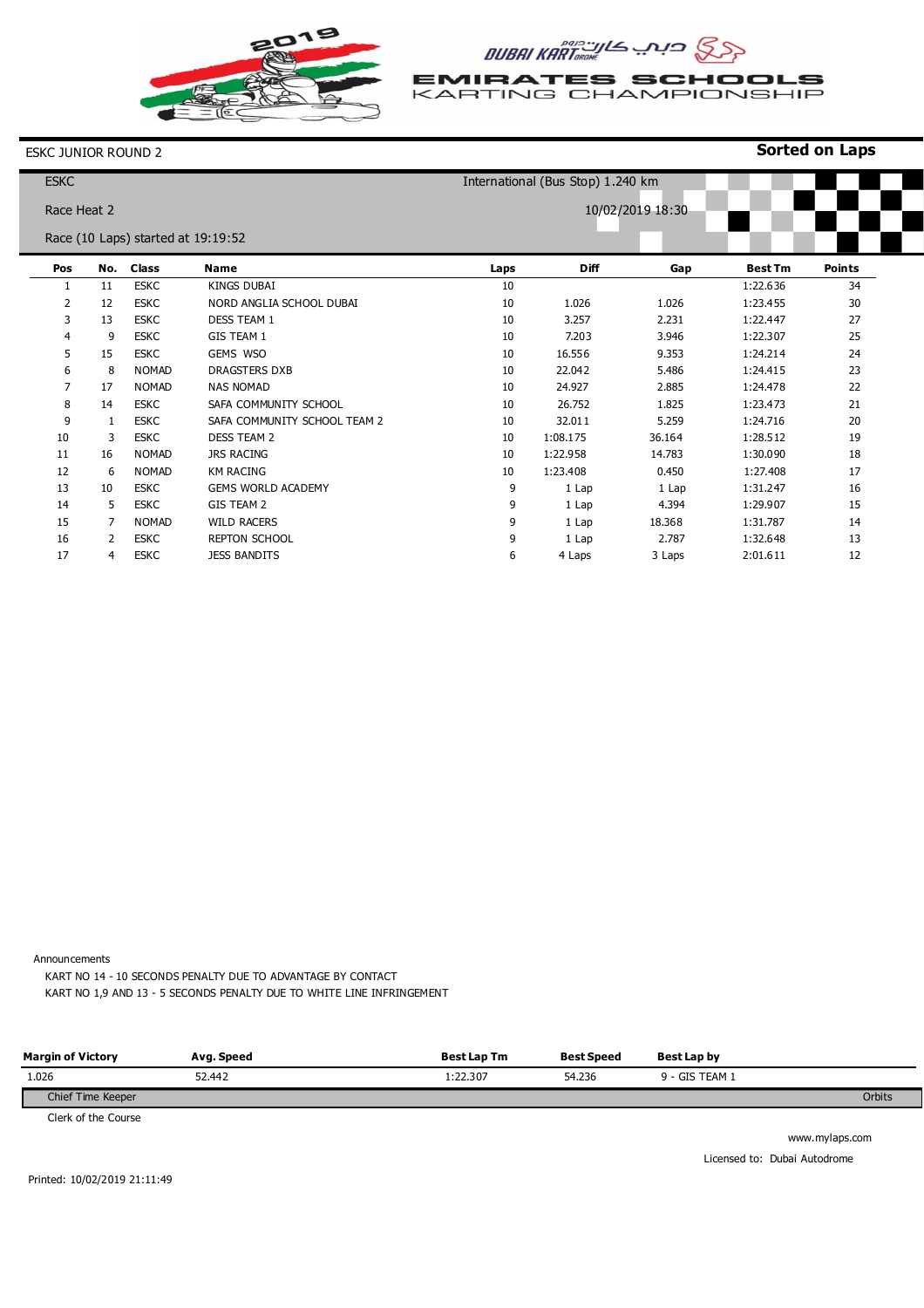

# **GSS CIA KARTING ALL SAD BUBAI KARTING**

**EMIRATES SCHOOLS**<br>KARTING CHAMPIONSHIP

**Sorted on Laps**

#### ESKC JUNIOR ROUND 2

| <b>ESKC</b>    |     |                                    |                              |      | International (Bus Stop) 1.240 km |                  |                |               |
|----------------|-----|------------------------------------|------------------------------|------|-----------------------------------|------------------|----------------|---------------|
| Race Heat 3    |     |                                    |                              |      |                                   | 10/02/2019 18:55 |                |               |
|                |     | Race (10 Laps) started at 19:44:30 |                              |      |                                   |                  |                |               |
|                |     |                                    |                              |      |                                   |                  |                |               |
| Pos            | No. | <b>Class</b>                       | <b>Name</b>                  | Laps | <b>Diff</b>                       | Gap              | <b>Best Tm</b> | <b>Points</b> |
| 1              | 2   | <b>ESKC</b>                        | <b>GIS TEAM 1</b>            | 10   |                                   |                  | 1:21.530       | 34            |
| 2              | 7   | <b>ESKC</b>                        | GEMS WSO                     | 10   | 0.931                             | 0.931            | 1:21.880       | 30            |
| 3              | 4   | <b>ESKC</b>                        | NORD ANGLIA SCHOOL DUBAI     | 10   | 13.214                            | 12.283           | 1:23.597       | 27            |
| $\overline{4}$ | 17  | <b>NOMAD</b>                       | <b>DRAGSTERS DXB</b>         | 10   | 32.240                            | 19.026           | 1:24.094       | 25            |
| 5              | 3   | <b>ESKC</b>                        | KINGS DUBAI                  | 10   | 34.866                            | 2.626            | 1:24.727       | 24            |
| 6              | 5   | <b>ESKC</b>                        | SAFA COMMUNITY SCHOOL        | 10   | 55.860                            | 20.994           | 1:27.549       | 23            |
| 7              | 8   | <b>NOMAD</b>                       | <b>NAS NOMAD</b>             | 10   | 58.396                            | 2.536            | 1:24.628       | 22            |
| 8              | 10  | <b>ESKC</b>                        | SAFA COMMUNITY SCHOOL TEAM 2 | 10   | 58.927                            | 0.531            | 1:26.737       | 21            |
| 9              | 14  | <b>ESKC</b>                        | GIS TEAM 2                   | 10   | 1:14.729                          | 15.802           | 1:24.602       | 20            |
| 10             | 6   | <b>ESKC</b>                        | <b>DESS TEAM 1</b>           | 10   | 1:31.892                          | 17.163           | 1:28.143       | 19            |
| 11             | 9   | <b>NOMAD</b>                       | <b>JRS RACING</b>            | 9    | 1 Lap                             | 1 Lap            | 1:28.880       | 18            |
| 12             | 11  | <b>ESKC</b>                        | <b>REPTON SCHOOL</b>         | 9    | 1 Lap                             | 50.743           | 1:36.371       | 17            |
| 13             | 13  | <b>ESKC</b>                        | <b>JESS BANDITS</b>          | 9    | 1 Lap                             | 5.948            | 1:33.502       | 16            |
| 14             | 1   | <b>ESKC</b>                        | <b>GEMS WORLD ACADEMY</b>    | 9    | 1 Lap                             | 7.208            | 1:34.991       | 15            |
| 15             | 15  | <b>NOMAD</b>                       | <b>KM RACING</b>             | 8    | 2 Laps                            | 1 Lap            | 1:31.643       | 14            |
| 16             | 16  | <b>NOMAD</b>                       | <b>WILD RACERS</b>           | 8    | 2 Laps                            | 1:09.137         | 1:32.702       | 13            |
| 17             | 12  | <b>ESKC</b>                        | <b>DESS TEAM 2</b>           | 8    | 2 Laps                            | 1:00.471         | 1:44.306       | 12            |

Announcements

KART NO 1 AND 13 - 10 SECONDS PENLATY DUE TO ADVANTAGE BY CONTACT

| <b>Margin of Victory</b>           | Avg. Speed | <b>Best Lap Tm</b> | <b>Best Speed</b> | Best Lap by    |        |
|------------------------------------|------------|--------------------|-------------------|----------------|--------|
| 0.931                              | 53.698     | 1:21.530           | 54.753            | 2 - GIS TEAM 1 |        |
| Chief Time Keeper                  |            |                    |                   |                | Orbits |
| $\sim$ $\sim$ $\sim$ $\sim$ $\sim$ |            |                    |                   |                |        |

Clerk of the Course

www.mylaps.com Licensed to: Dubai Autodrome

Printed: 10/02/2019 21:12:06